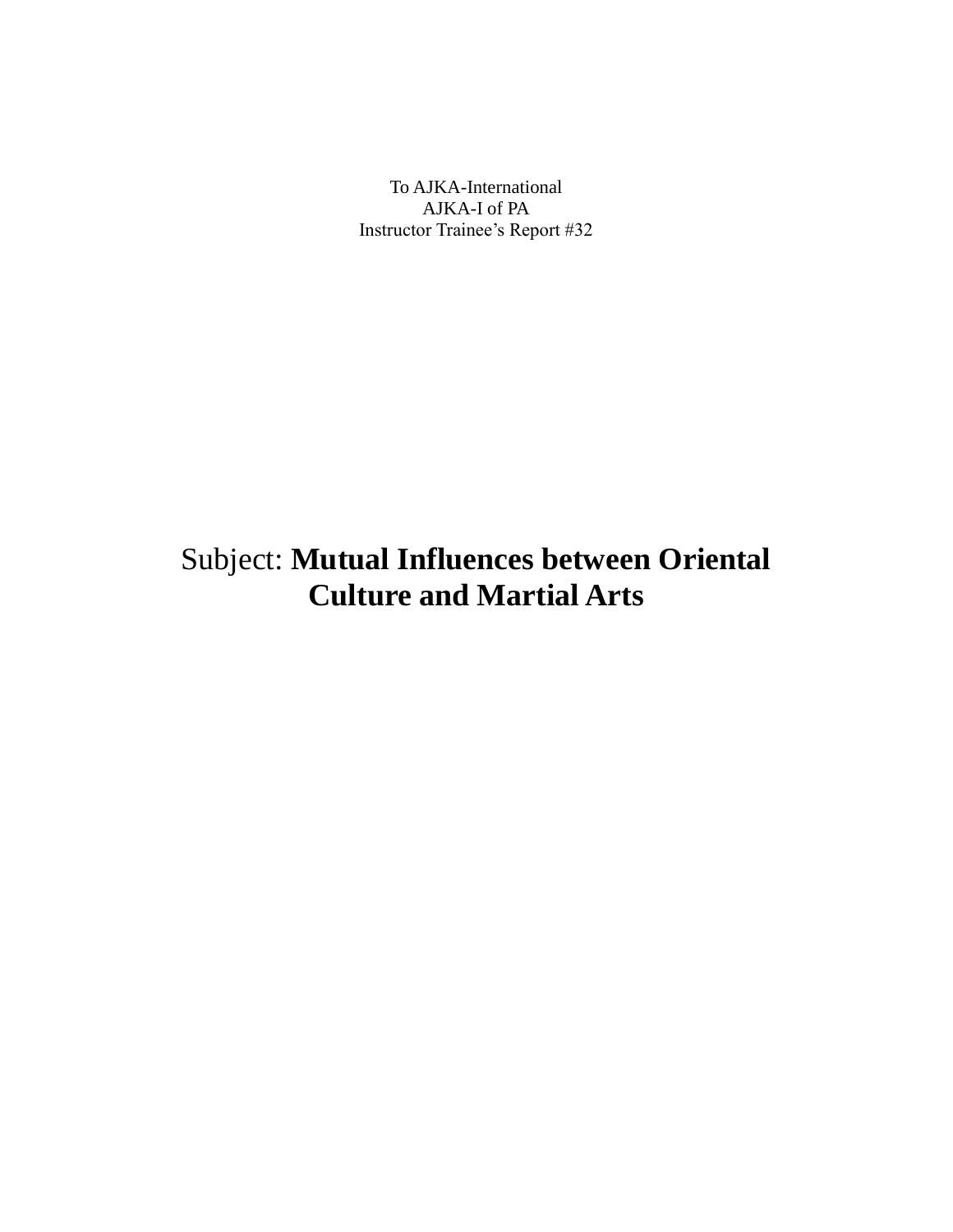To AJKA-International AJKA-I of PA Instructor's Trainee Report #32 Subject: Oriental Culture and Martial Arts

 $\overline{a}$ 

It is very difficult for a westerner to make accurate observations of the relationship between Oriental culture and martial arts. Referring to the Japanese culture, one of the main cultural differences between Japanese and Western cultures is that Japanese appear to treat the three aspects of human life: mind, spirit and body – more as a cohesive working unit than westerners do.<sup>1</sup> Westerners do not seem to be aware that in the case of humanity the whole is greater that the sum of the parts. All factors working together are a part of the entity, but the entity is greater than any of the parts.

The Japanese not only accept this very matter of fact, but they use this knowledge when attempting to develop the self. They are aware of the interplay of the three factors and that by working on one aspect of the trinity you can influence the others and by doing that the whole entity of the self or person improves.<sup>2</sup>

The word karate is a combination of two kanji characters – "kara" and "te". Originally, Kara and Te were written as 唐手 and were defined as "Chinese hand". The meaning was a way of expressing that this form of martial arts<sup>3</sup> was derived from China.<sup>4</sup>

However, the shift in definition was the result of Okinawans taking advantage of a homonym; two words with different definitions but identical pronunciations. Id. The kanji "kara" and "te" were changed to 空手 which means "empty hand".<sup>5</sup> Adding the suffix "-do" ("karate-do"), meaning "way," implies karate as a total way of life that goes well beyond the self-defense applications. All the martial arts forms have the ending "do" --this signifies "the way" or the road. <sup>6</sup> This means the use of the self defense form to better the self mentally, spiritually and physically. Moreover, adding a "ka" (Karate-ka) means "a practitioner of karate".

<sup>&</sup>lt;sup>1</sup>Hassell, Randall G. Shotokan Karate: Its History and Evolution. Rev. ed. St. Louis: Focus Publications, 1995

<sup>&</sup>lt;sup>2</sup>Imamura, Hiroyoki. "philosophy & History of Japanese Martial Arts: Idealism or Pragmatism? Edited by Anthony T. Nakazawa. Journal of Asian Martial Arts. 1 (October 1992), 51-60.

<sup>&</sup>lt;sup>3</sup> Martial arts is defined as any of various systems of self-defense originating in the Orient such as karate, kung fu . Webster's New World Dictionary; Third Edition, Simon & Schuster 1991, p. 830

<sup>4</sup> Funakoshi, Gichin, Karate Do: Kyohan, Kodansha Ltd, Tokyo, Japan, 1973 p. 3, fn.1

<sup>&</sup>lt;sup>5</sup> The earliest known document reflecting this change is Chomo Hanashiro's "Karate Kumite," first published in August 1905. Funakoshi Sensei, while not the first to use the "empty hand" (kanji) for karate, he was influential in popularizing this meaning by calling on his colleagues to abandon the "Chinese Hand" meaning of karate in favor of "empty hand." John Sells in his book, "Unante: The Secrets of Karate" notes that as early as 1933 the head of the Butokukai (the semi- official Japanese organization founded in 1895 to preserve and promote the martial arts and ways in Japan) while visiting Okinawa suggested the change in characters. Funakoshi in his1935 book, "Karatedo Kyohan" did reflect this change (empty hand)

<sup>6</sup> Haines, Bruce. Karate's History and Traditions. Rev.ed Rutland and Tokyo: Charles E. Tuttle Co., 1995. (revised Edition of Reference 8)